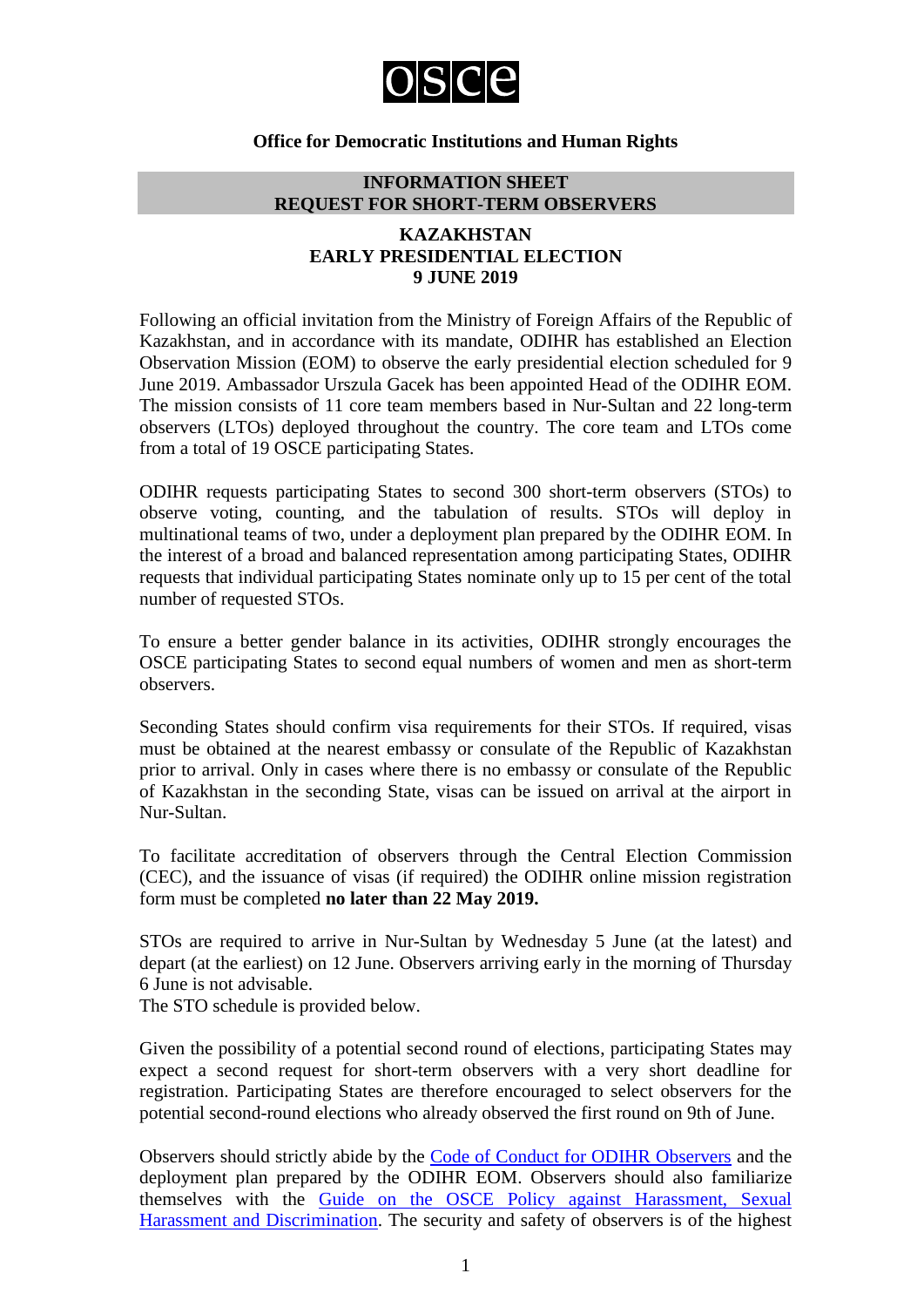priority and will take precedence in EOM activities, including the deployment plan. All observers will receive security and Code of Conduct briefings and are required to operate in accordance with security guidelines and other EOM instructions.

The working language of the EOM is English. All briefings, debriefings, and reporting will be in English and all interpreters will work in local languages and English. All STOs must therefore have a good working knowledge of both written and spoken English.

ODIHR strongly encourages all observers to undertake the ODIHR comprehensive elearning course for observers, available at [www.odihrobserver.org.](http://www.odihrobserver.org/)

STOs are requested to familiarize themselves with the ODIHR Election Observation Handbook, available online at [www.osce.org/odihr/elections/68439.](http://www.osce.org/odihr/elections/68439)

STOs are kindly asked to refrain from commenting on mission-related issues via social media. In line with the [Code of Conduct for ODIHR Observers,](http://www.osce.org/odihr/elections/322891) media communications regarding the electoral process and the substance of observations should be made only by the Head of Mission, ODIHR Spokesperson, or other responsible ODIHR officials.

# **A COPY OF THIS INFORMATION SHEET IS AVAILABLE ON THE ODIHR WEBSITE AND SHOULD BE MADE AVAILABLE TO ALL SECONDED STOs.**

The ODIHR EOM Office is situated in Nur-Sultan:

Address: Grand Park Esil Hotel 8. Beibitshilik street, Nur-Sultan Tel: +7 (717) 259 19 01 (ext. 115) Fax: +7 (717) 259 13 18 [office@odihr.kz](mailto:office@odihr.kz) <https://www.osce.org/odihr/elections/kazakhstan>

## **1. Deployment Timetable**

STOs will be deployed according to the following schedule:

| Last date for arrival in Nur-Sultan                                                                                                  |
|--------------------------------------------------------------------------------------------------------------------------------------|
| STO briefing (entire day)                                                                                                            |
| STO briefing (morning); Deployment to the areas of<br>observation                                                                    |
| Familiarization with areas of observation                                                                                            |
| Election day                                                                                                                         |
| Continued observation of counting and tabulation of results;<br>Regional debriefing of STOs<br>Some of the STOs return to Nur-Sultan |
| STOs return to Nur-Sultan; STO debriefing; STO reception                                                                             |
| STO repatriation                                                                                                                     |
|                                                                                                                                      |

**STOs are kindly requested to adhere to the deployment timetable. STOs who cannot arrive in time for the briefing or who wish to depart prior to the debriefing will not be accepted by ODIHR.**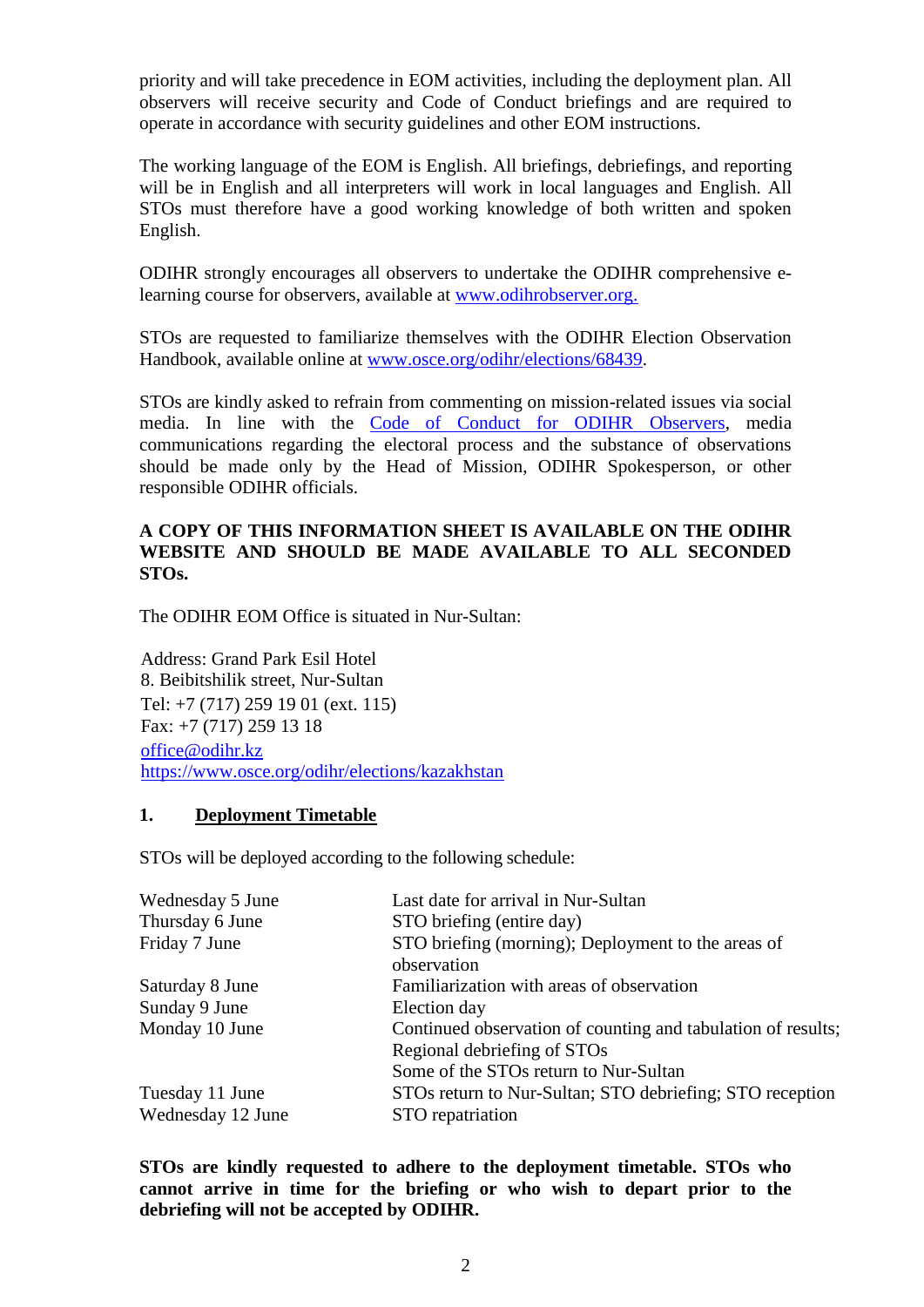# **a) Briefing**

Before deployment, STOs will be provided with an in-depth briefing, which will include:

- code of conduct and professional working environment;
- legislative framework:
- overview of the political environment, campaign and the media situation;
- voting, counting, and tabulation procedures;
- observation forms;
- security situation;
- logistical and financial arrangements.

STOs will also be provided with briefing materials which will include all necessary electoral and logistical information, as well as observation forms to complete during the observation of voting, counting, and tabulation.

# **b) Deployment**

The ODIHR EOM will develop a deployment plan. STOs should strictly abide by the deployment plan and security instructions. STOs should not request special treatment with regard to deployment locations.

# **c) Debriefing**

A debriefing for STOs will be organized after the election. This will provide an opportunity for STOs to discuss their main findings and share their conclusions with other observers and EOM members. The EOM will hold a press conference on the day after the election to present its preliminary findings and conclusions. A comprehensive final report will be issued by ODIHR approximately two months after the election process has been completed, taking into account findings of all observers.

# **2. Logistics and Security**

# **a) Contact details**

All logistical arrangements for the STOs will be organized by the EOM under the direction of:

# **Lela Tsaava**, Operations Expert

e-mail: [Lela.Tsaava@odihr.kz;](mailto:Lela.Tsaava@odihr.kz) mobile phone: +7(701) 031 45 97 24/7 STO Support line (also WhatsApp): + 7 (701) 643 6387

# **b) Transportation/Accommodation**

All STOs will be met at Nur-Sultan international airport by an ODIHR EOM representative upon their arrival, and transported to their accommodation. Transport and accommodation in Nur-Sultan and in the areas of observation will be arranged by the EOM. Due to the limited availability of accommodation in Nur-Sultan and the observation areas, STOs should be aware that double occupancy per room of observers of the same gender is possible, and relatively modest conditions may be expected in some of the observation areas.

**IMPORTANT:** Some hotels in Nur-Sultan require guests to pay the full hotel rate in case of early check-in or late check-out.

For safety reasons and to prevent organizational and financial problems with the transportation, observers are expected to use the accommodation arranged for them by the ODIHR EOM. The EOM will also make all arrangements for in-country travel to deployment areas and for on-site drivers, cars, and interpreters.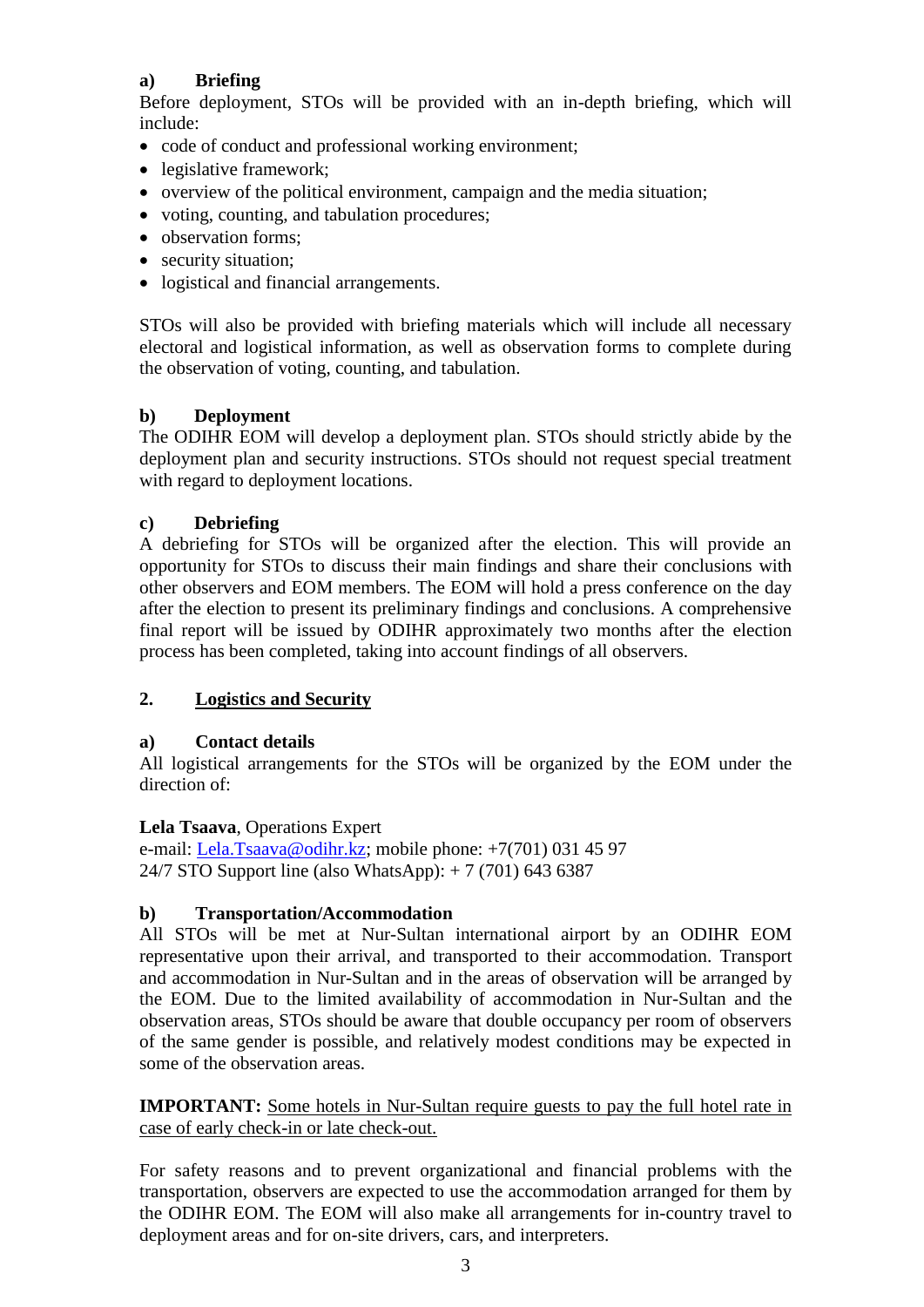Should any of the observers choose not to stay in the accommodation arranged by the ODIHR EOM, the seconding States should indicate this while registering online. **If ODIHR is not notified in advance, STOs or the respective OSCE seconding State will be charged for the cost, regardless of whether the accommodation provided is used.** It should be noted that the EOM cannot provide airport transfers and in-city transportation for STOs who choose to stay outside the designated accommodation.

STOs will deploy from Nur-Sultan to the regions by cars or airplane.

The ODIHR EOM will make necessary arrangements for the STOs to return to Nur-Sultan on Monday 10 June (PM) and Tuesday 11 June, and will arrange accommodation in Nur-Sultan. The EOM will arrange transfers to the airport for all STOs.

# **c) Security**

STOs must adhere to the [Code of Conduct for ODIHR Observers,](http://www.osce.org/odihr/elections/322891) as outlined in the ODIHR Election Observation Handbook, and the [Guide on the OSCE Policy against](http://www.osce.org/gender/30604)  [Harassment, Sexual Harassment and Discrimination,](http://www.osce.org/gender/30604) as well as EOM security instructions and national laws.

A memo on security details for the STOs will be handed over to the observers upon arrival. STOs who choose not to stay in accommodation provided by the ODIHR EOM will not be covered by the mission's security arrangements.

# **d) Luggage/Essential Items**

Due to potentially modest conditions in the regions, STOs are advised to bring with them the following items:

- appropriate attire for election day observation business casual is recommended;
- torch/flashlight with spare battery;
- all necessary medication (case-specific);
- adequately warm clothing;
- electricity converters (if needed) European-style plug (type C or F).

The ODIHR EOM strongly recommends that STOs, when travelling by air, to put essential items into their hand luggage, in case of late arrival of their luggage in Nur-Sultan.

# **e) Communication**

Each STO team member will be provided with a mobile phone and a local SIM card with credit, for work-related usage. Please note that using mobile phones for international calls and SMSs should be avoided. Such usage is very expensive and will quickly deplete allocated phone credit.

# **f) Time zone/Flight bookings**

Local time in Nur-Sultan is under the Eastern Kazakhstan Time, GMT/UTC +6 hours (CET  $+$  4 hours). Some areas of observation are under the Western Kazakhstan Time (UTC +5). Due to the limited number of scheduled flights to Nur-Sultan, the ODIHR EOM strongly encourages seconding States to make early flight bookings. To ensure operational flexibility, (e.g. in case of bad weather conditions), seconding States are advised to book changeable airline tickets.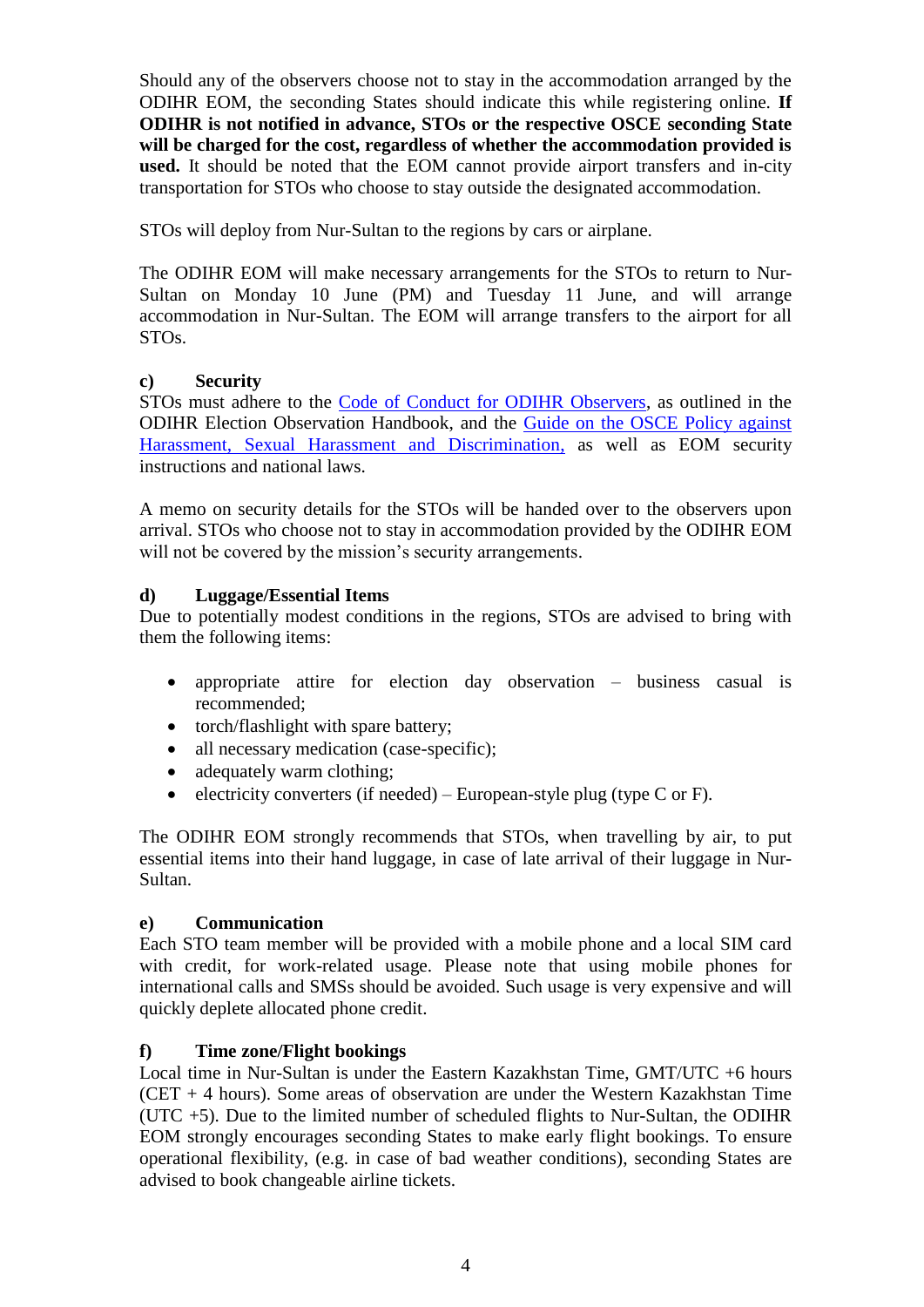# **3. Interpreters and Drivers**

All observers will be organized in multinational teams of two persons under a deployment plan prepared by the ODIHR EOM. The ODIHR EOM will assist each STO team with finding a driver/car and an interpreter. Even in cases where one team member speaks local languages, it will be necessary for that team to have an interpreter to ensure that both members of the team can have full access to complete and equal information as they carry out their observation duties.

# **4. Costs**

It is projected that, while in country, **each STO** will incur the following costs, although some STOs may not require the full amount indicated below:

| <b>Operational/Transportation Cost</b>                                                             | <b>EUR</b>     |
|----------------------------------------------------------------------------------------------------|----------------|
| Airport transfers                                                                                  | 30             |
| In-city Transportation (to and from STO briefing/de-briefing)                                      | 15             |
| In-country Transportation (to and from deployment area)                                            | 315            |
| Communication (SIM card/mobile phone/e-pen use)                                                    | 20             |
| Briefing costs (briefing, debriefing, briefing pack, meals)                                        | 210            |
| Estimated cost to be incurred by ODIHR on behalf of STOs                                           | <b>590 EUR</b> |
| Driver/Car (EUR 35 per day @ max 5 days per observer)*                                             | 175            |
| Fuel (EUR 15 per day @ max 5 days per observer)*                                                   | 75             |
| Interpreter (EUR 35 per day@ max 5 days per observer)*                                             | 175            |
| Accommodation (8 nights @ max EUR 80/per night)                                                    | 640            |
| Meals & Incidentals (approx. EUR 50 per day $\omega$ max 8 days)                                   | 400            |
| Accommodation and meals for Interpreter if needed (EUR 50 per<br>night $@$ 3 nights per observer)* | 150            |
| Accommodation and meals for Driver if needed (EUR 50 per night<br>@ 3 nights per observer)*        | 150            |
| Costs paid directly by the observers                                                               | 1,765 EUR      |
| Total cost per observer:                                                                           | 2,355 EUR      |

\* The two members of each STO team will share equally the cost of drivers and interpreters. The amount above therefore represents half of these costs (i.e. for each STO).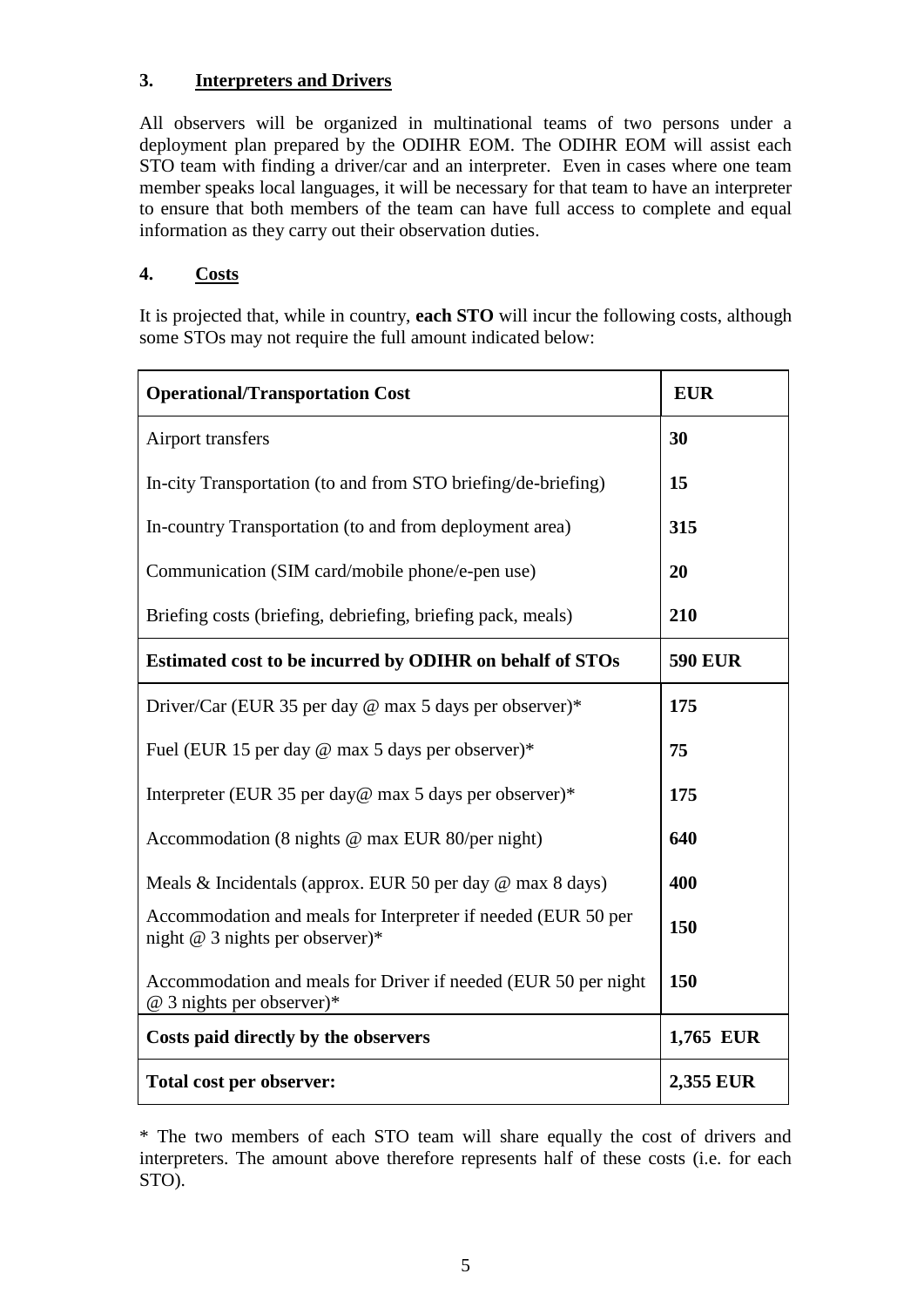The total cost per observer is estimated at **EUR 2,355** (two thousand three hundred fifty-five Euro), including **EUR 1,765** (one thousand seven hundred sixty-five Euro) which the seconding States should supply to each observer in cash prior to their departure to Nur-Sultan. **The ODIHR EOM is not able to validate or certify documents related to costs paid directly by the observers (receipts, invoices, contracts, etc.).**

**EUR 590** (five hundred ninety Euro) is the projected cost per each STO to be incurred by ODIHR. After closure of the EOM, each seconding State will be billed by ODIHR on the basis of total actual expenses incurred and the number of seconded STOs. Payment instructions will be provided to the seconding States with the final invoice.

All of the above costs should be paid in local currency or Euro. The Euro is widely exchangeable locally, although other currencies can also be exchanged. While there are cash machines (ATMs) in Nur-Sultan, none dispense Euro. Hotels in the country do not accept foreign currency and may not, especially outside Nur-Sultan, accept credit cards. Some hotels have an exchange office within the hotel premises. Credit/debit cards: Visa and MasterCard are widely accepted. STOs should be prepared to pay hotel bills outside Nur-Sultan in cash and upon check-in. The local currency is the Kazakh Tenge (KZT). The exchange rate is approximately 1 EUR  $\approx$  425 KZT.

# **5. Visas and Insurance**

## **a) Visa**

Seconding States should confirm visa requirements for their STOs. If required, visas must be obtained at the nearest embassy or consulate of the Republic of Kazakhstan prior to arrival. For observers without an embassy in their country, please inform ODIHR in Warsaw (Sylwia Zwolinska or Anna Krzysztofik) as soon as possible.

# **b) Insurance**

STOs should ensure that they arrive with adequate health, accident/life/disability, emergency/medical evacuation, property, and theft insurance, as this will not be provided by ODIHR. **STOs must have a copy of their insurance policy with them, as well as two copies of the data (main) page of their passport and the visa (if applicable).**

# **6. Registration and Accreditation Process**

After receiving this Information Sheet, all OSCE participating States considering secondment are requested to inform ODIHR on the number of STOs (to the attention of Sylwia Zwolinska or Anna Krzysztofik; e-mail: [sylwia.zwolinska@odihr.pl,](mailto:sylwia.zwolinska@odihr.pl) [anna.krzysztofik@odihr.pl](mailto:anna.krzysztofik@odihr.pl) no later than **17 May 2019**.

**To be nominated by the seconding States, STOs are required to create a personal account in the ODIHR [Election Expert Database,](http://electionexpert.odihr.pl/) fully complete their profile, and share it with their national focal point.** The seconding States are requested to submit the names of proposed STOs using the Election Expert Database as soon as possible and no later than 17 May 2019; 17:00 (Warsaw Time).

The seconding States which have not requested access to the Election Expert Database as a national Focal Point yet (Note Verbale 218/2017, 5 June 2017) or require additional guidance on the observers' registration process should contact Sylwia Zwolinska or Anna Krzysztofik; e-mail: [sylwia.zwolinska@odihr.pl,](mailto:sylwia.zwolinska@odihr.pl) [anna.krzysztofik@odihr.pl.](mailto:anna.krzysztofik@odihr.pl)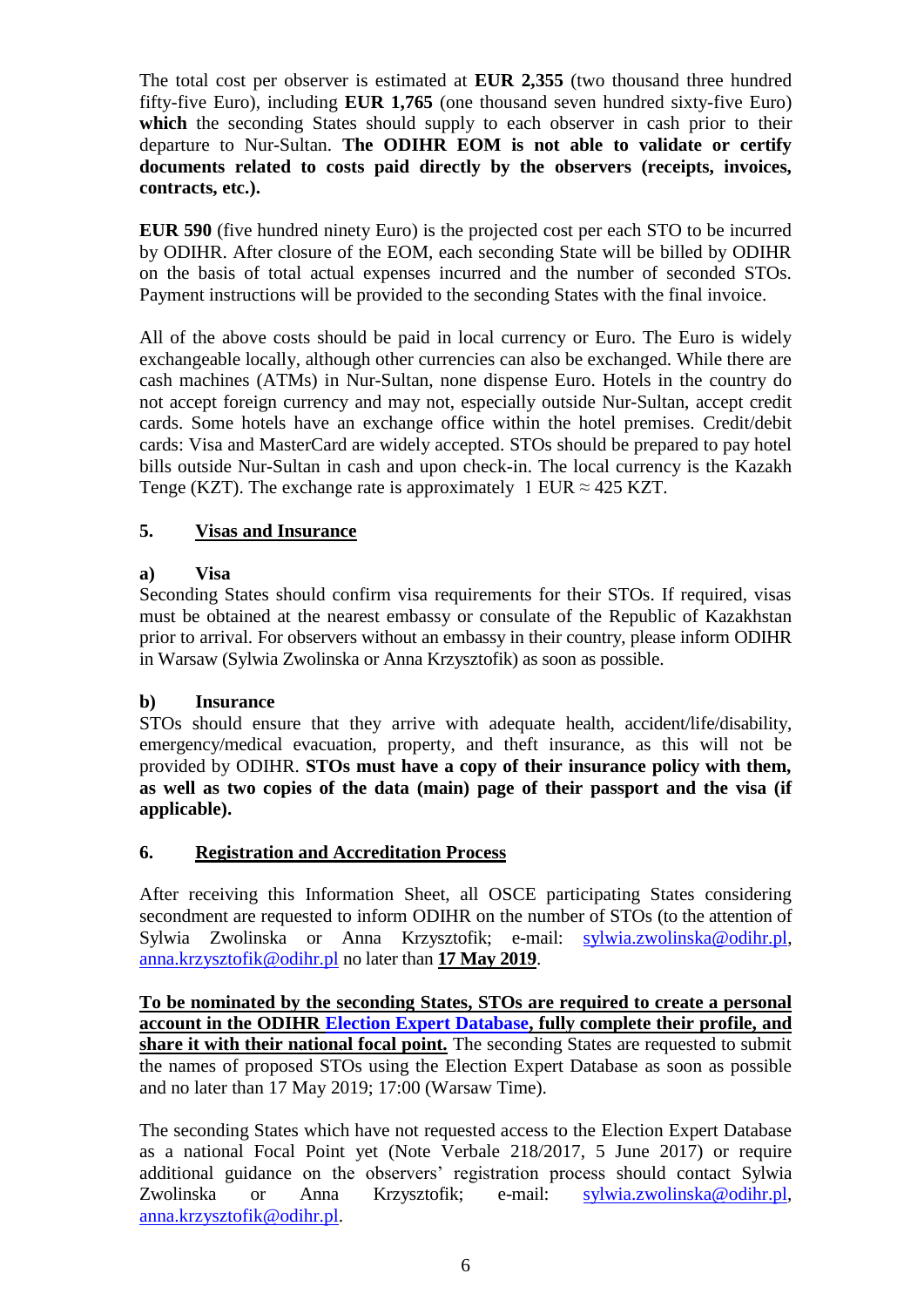For the purposes of accreditation of STOs with the Central Election Commission of the Republic of Kazakhstan, the online mission registration form must be completed and supporting documents attached by the end of **22 May 2019**.

An official cover letter from the Ministry of Foreign Affairs of the seconding State or designated national focal point should be sent together with the list of STO names to the attention of Sylwia Zwolinska or Anna Krzysztofik (e-mail: [sylwia.zwolinska@odihr.pl,](mailto:sylwia.zwolinska@odihr.pl) [anna.krzysztofik@odihr.pl\)](mailto:anna.krzysztofik@odihr.pl).

## **IN ORDER TO MAKE ALL LOGISTICAL ARRANGEMENTS ON TIME, NO APPLICATIONS WILL BE CONSIDERED BY ODIHR UNDER ANY CIRCUMSTANCES AFTER 22 MAY 2019.**

STOs must not have any concurrent commitments that could produce a conflict of interest with the ODIHR EOM.

ODIHR reserves the right to reject any candidate who is not capable of undertaking his/her activities in an impartial and objective manner, and to withdraw accreditation in case of any serious breach of the [Code of Conduct for ODIHR Observers.](http://www.osce.org/odihr/elections/322891)

# **7. Other Information**

Please note that all ODIHR election observation interim reports, preliminary statements, final reports, election laws, and reviews of election laws are available at the ODIHR website: [www.osce.org/odihr.](http://www.osce.org/odihr)

Specific information on the EOM is available on the EOM website: <https://www.osce.org/odihr/elections/kazakhstan>

All STOs will receive by e-mail a copy of the ODIHR EOM Observer Guide before their departure to Nur-Sultan.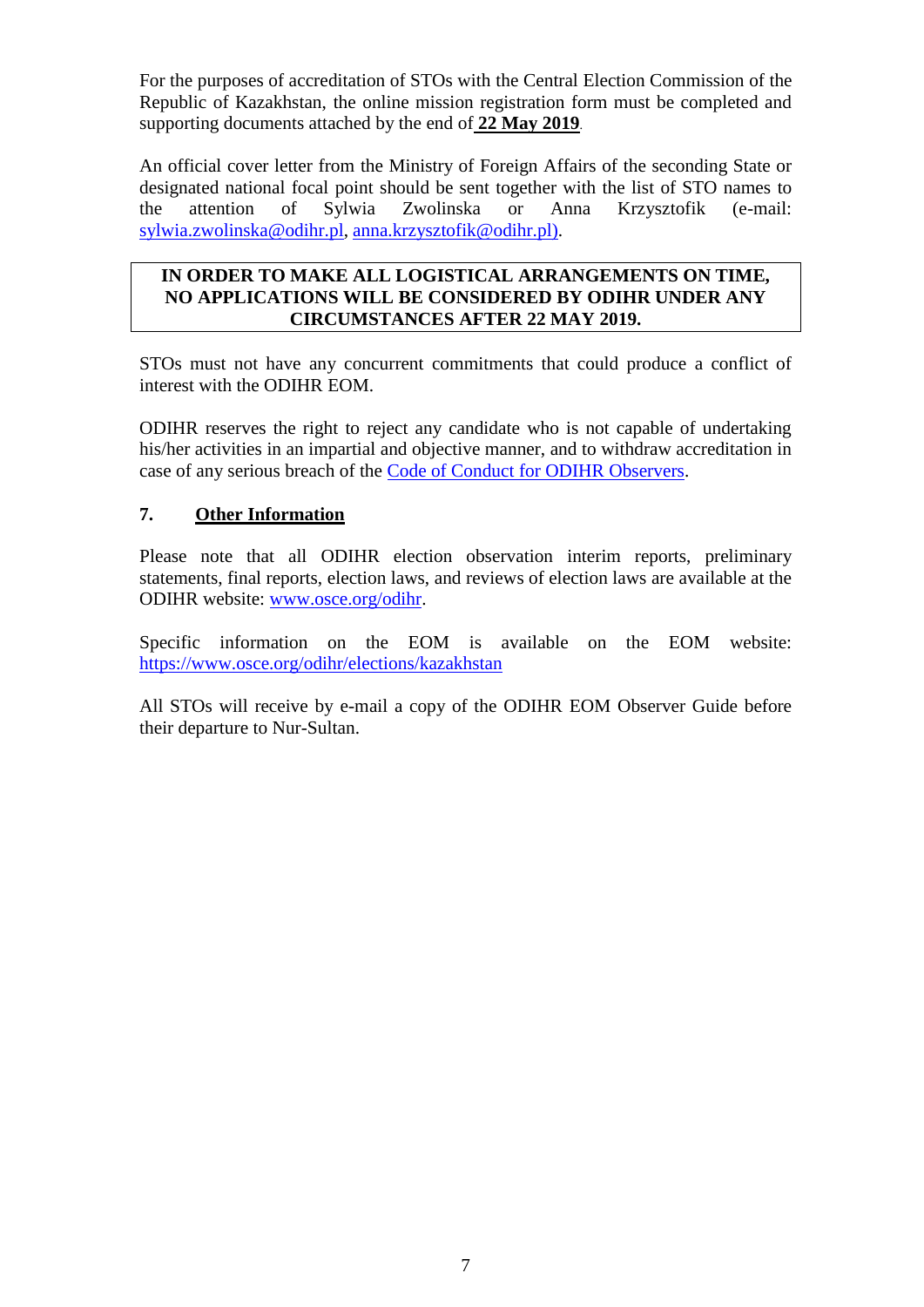## **Terms of Reference**

## **SHORT-TERM OBSERVER**

### **Background:**

ODIHR is the leading agency in Europe in the field of election observation. It co-ordinates and organizes the deployment of numerous observation missions with thousands of observers every year to assess the compliance of elections in OSCE participating States in line with OSCE commitments, other international obligations and standards for democratic elections, as well as national legislation. Its unique methodology provides an in-depth insight into all elements of an electoral process, and permits making concrete recommendations to further improve electoral processes.

### **Objective:**

Under the guidance of the Head of Mission (HoM) and in close co-ordination with the Deputy Head of Mission (DHoM), assigned Long-term Observers (LTOs), and the ODIHR Election Department, the short-term observers (STOs) are deployed in multinational teams of two and are responsible for observing election day procedures in their assigned areas and reporting their findings accurately and efficiently to the mission headquarters.

### **Main Tasks:**

Electoral Expertise

- Acquire detailed knowledge of the election law and procedures concerning election day;
- Acquire detailed knowledge of the electoral and political situation in the country; and
- Become familiar with the ODIHR election observation methodology for observing election day, as reflected in the relevant ODIHR publications; and
- Acquire knowledge of OSCE commitments and other international standards for democratic elections.
- Attend and report on meetings of local election authorities, where requested;
- Attend and report on political rallies and campaign events, where requested;
- Attend and participate in any other relevant meetings with other election stakeholders necessary to cover issues deemed necessary by the HoM, DHoM and LTOs;
- Supervise the local support staff;
- Abide by the [Code of Conduct for ODIHR Election Observers,](http://www.osce.org/odihr/elections/322891?download=true) the [Guide on the OSCE](http://www.osce.org/gender/30604)  [Policy against Harassment, Sexual Harassment and Discrimination,](http://www.osce.org/gender/30604) and security instructions and deployment plan of the OSCE/ODIHR EOM, as well as [data protection](http://www.osce.org/odihr/324441?download=true)  [responsibilities](http://www.osce.org/odihr/324441?download=true) when processing the personal data of local staff.

#### Reporting

- Prepare and submit regular reports to assess the close of the campaign, voting, counting and the tabulation of results.

## **Requirements:**

- Experience in public administration, non-governmental organizations, and/or international organizations, preferably involved in observing and/or organizing election processes, is desirable.
- Knowledge of the country and surrounding region is desirable but not essential.
- Command of English language is essential. STOs must be prepared to read briefing materials, attend briefing and de-briefing sessions, understand procedural instructions and complete forms accurately, all in English. Knowledge of local languages is desirable but not essential.
- Willingness and ability to work long hours in conditions which are sometimes difficult.
- Ability to work in a team and deal with difficult situations in a positive manner.